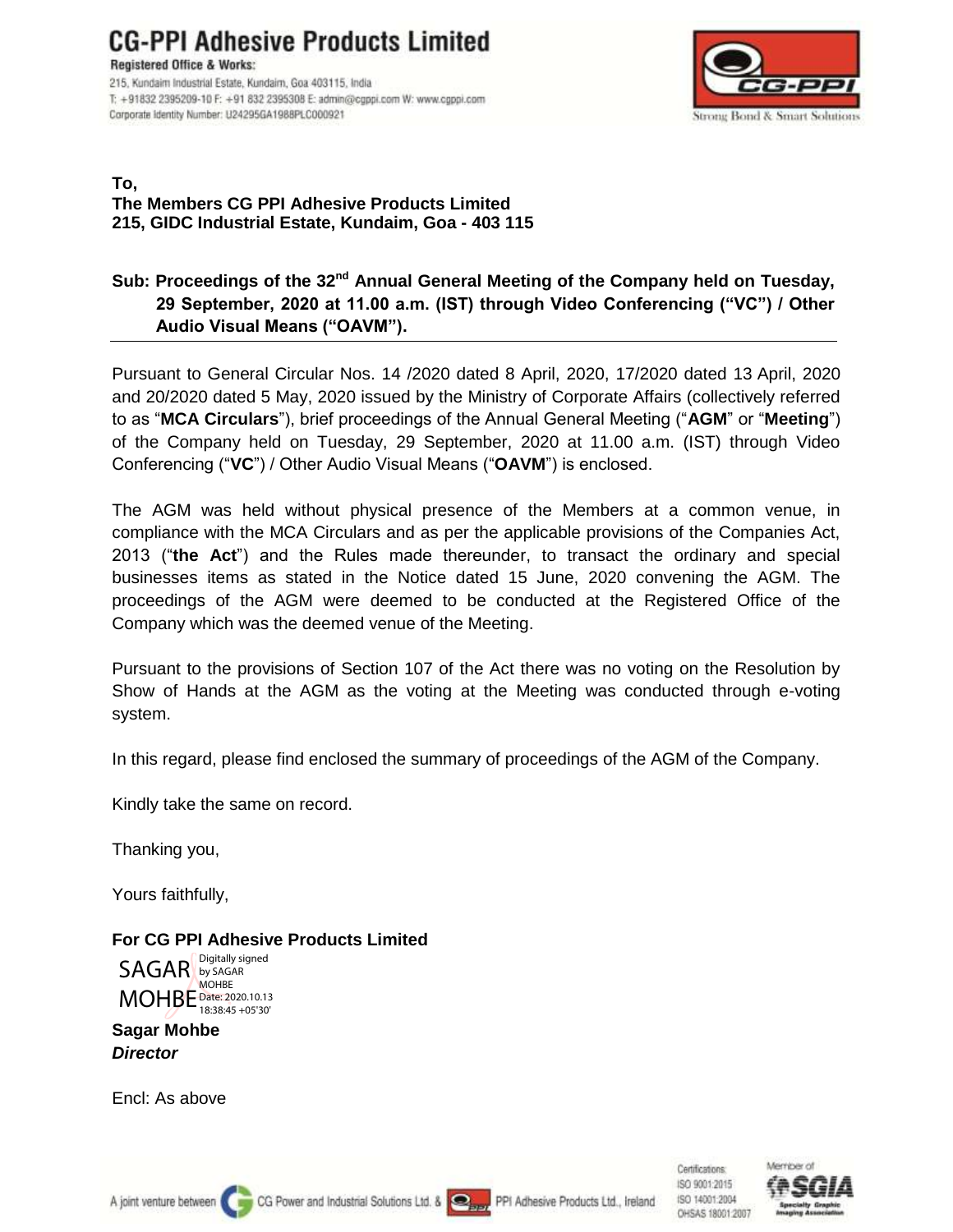Corporate Identity Number: U24295GA1988PLC000921



## **Summary of Proceedings of 32nd Annual General Meeting ('AGM') of CG PPI Adhesive Products Limited**

In view of the outbreak of COVID-19 pandemic, social distancing being the pre-requisite and in accordance with the General Circular Nos. 14 /2020 dated 8 April, 2020, 17/2020 dated 13 April, 2020 and 20/2020 dated 5 May, 2020 issued by the Ministry of Corporate Affairs (collectively referred to as "**MCA Circulars**") the Annual General Meeting ("**AGM**" or "**Meeting**") of the Members of CG PPI Adhesive Products Limited ("**the Company**") was held on Tuesday, 29 September, 2020, at 11.00 a.m. (IST) through Video Conferencing ("**VC**")/Other Audio Visual Means ("**OAVM**"), without physical presence of the Members at a common venue. The proceedings of the AGM were deemed to be conducted at the Registered Office of the Company which was the deemed Venue of the AGM.

Mr. Sagar Mohbe, Chairman of the Board took the chair, presided over the AGM and welcomed the Members to the AGM of the Company. After ascertaining that the requisite quorum was present, the Chairman called the Meeting to order.

He welcomed the Members joining over VC and introduced the Directors present at the Meeting. All the Directors attended the meeting. Thereafter, the Chairman addressed the shareholders and *inter-alia* briefed them about agenda items of the AGM Notice.

The AGM Notice along with the Explanatory Statement was taken as read.

The following item of businesses as laid down in the Notice of the AGM dated 15 June, 2020, was transacted at the Meeting:

- 1. To receive, consider and adopt the Audited Financial Statements of the Company for the year ended 31st March, 2020 together with the Reports of the Board of Directors and Auditors thereon.
- 2. To appoint a Director in place of Mr. Ramesh Kumar (DIN: 08257872), who retires by rotation and being eligible, offers himself for re-appointment.
- 3. Appointment of Mr. Ravi Rajagopal as Director.
- 4. Appointment of Mr. Sudhir Mathur as Director.
- 5. Appointment of Mr. Sagar Mohbe as Director.

The Chairman informed that in view of outbreak of COVID-19 pandemic, the Meeting was being held through VC in accordance with the MCA Circulars.

The Chairman further informed that the Company had taken all the requisite steps to enable Members to participate through VC and vote on the ordinary and special businesses being conducted at the AGM.